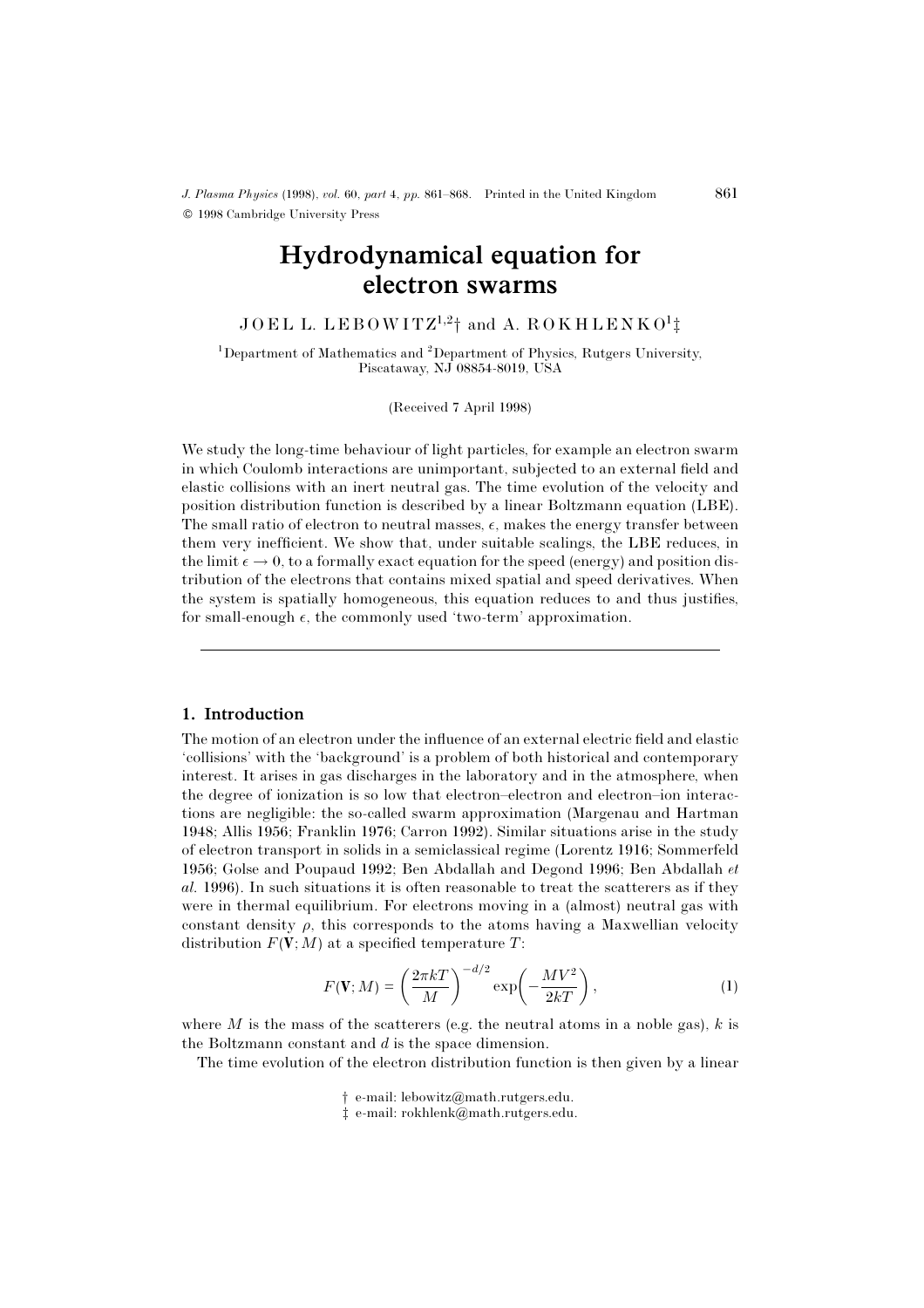Boltzmann equation (LBE) of the form (Franklin 1976; Landau and Lifshitz 1993)

$$
\frac{\partial f(\mathbf{r}, \mathbf{v}, t)}{\partial t} + \mathbf{v} \cdot \frac{\partial}{\partial \mathbf{r}} f - \frac{e \mathbf{E}}{m} \cdot \frac{\partial}{\partial \mathbf{v}} f \n= \int [K(\mathbf{v}, \mathbf{v}') f(\mathbf{r}, \mathbf{v}', t) - K(\mathbf{v}', \mathbf{v}) f(\mathbf{r}, \mathbf{v}, t)] d\mathbf{v}' = \mathcal{K} f, \quad (2)
$$

where e and m are the electron charge and mass,  $\bf{E}$  is the external field and K gives the rate of scattering. The transition rate  $K$  will depend on the nature of the scatterers, but, for the case of elastic collisions, to which we restrict ourselves here, K will satisfy detailed balance with respect to a Maxwellian velocity distribution for the electrons  $F(\mathbf{v}; m)$ , at the same temperature as that of the neutrals, so that  $K(\mathbf{v}, \mathbf{v}')F(\mathbf{v}'; m) = K(\mathbf{v}', \mathbf{v})F(\mathbf{v}; m)$ . This ensures that, for  $E = 0$ ,  $F(\mathbf{v}; m)$ is a stationary velocity distribution that will be approached by  $f(\mathbf{v},t)$  as  $t \to \infty$ ;  $f(\mathbf{v}, t)$  is obtained from  $f(\mathbf{r}, \mathbf{v}, t)$  by integrating over the spatial coordinate **r**. We assume for simplicity that the electrons are confined to a large periodic box:  $f$  is then a probability density with  $\int \int f(\mathbf{r}, \mathbf{v};t) d\mathbf{r} d\mathbf{v} = 1$ . It is also possible to consider other boundary conditions, as well as electric and magnetic fields that are spaceand time-dependent, but we shall not do so here. We shall also not consider here explicitly electrons in solids, for which the scatterers are various kind of excitations (Golse and Poupaud 1992; Ben Abdallah and Degond 1996; Ben Abdallah et al. 1996).

The central physical fact about the electron–neutral system is the great disparity in their masses:  $m/M = \epsilon < 10^{-4}$ . Consequently the change in the speed of an electron in a typical collision, which is of order  $\epsilon^{1/2}$ , will be very small, while the change in the velocity direction will be large, becoming independent of  $\epsilon$  when  $\epsilon \rightarrow 0$  (Franklin 1976; Landau and Lifshitz 1993). This suggests approximating the integral operator in (2) by expanding the right-hand side of (2) in powers of  $\epsilon$  and dropping 'small terms' in  $\epsilon$ . There is a certain amount of ambiguity in carrying out such an expansion, arising from the uncertainty of how to treat the dependence of the unknown  $f$  on  $\epsilon$ . A reasonable choice gives

$$
\frac{\partial f}{\partial t} + \mathbf{v} \cdot \frac{\partial f}{\partial \mathbf{r}} - \frac{e\mathbf{E}}{m} \cdot \frac{\partial f}{\partial \mathbf{v}} = \frac{\epsilon \rho}{v^2} \frac{\partial}{\partial v} \left[ v^4 \sigma(v) \left( f_0 + \frac{kT}{mv} \frac{\partial f_0}{\partial v} \right) \right] + v \rho \sigma(v) (f_0 - f). \tag{3}
$$

In (3),  $v = |\mathbf{v}|$ ,  $f_0(\mathbf{r}, v, t)$  is the average of  $f(\mathbf{r}, \mathbf{v}, t)$  over angles, and  $\sigma(v)$  is the collision cross-section (see Margenau and Hartman 1948; Ginzburg and Gurevich 1960). The dependence of f on  $\epsilon$  is then to be determined from the solution of (3).

There is, however, very little control over this expansion. In fact, (3) is not necessarily positivity-preserving. Nevertheless, (3) yields reasonable answers for the stationary velocity distribution of the electrons,  $\bar{f}(\mathbf{v})$ . The latter can be obtained explicitly in the so-called 'two-term' approximation (Lorentz 1916; Margenau and Hartman 1948; Allis 1956; Carron 1991), in which one keeps only the first two terms in a spherical-harmonic expansion of  $\bar{f}(\mathbf{v})$ . This distribution was first found by Druyvesteyn (Druyvesteyn 1930; Druyvesteyn and Penning 1940), who considered the case  $T = 0$ ,  $\sigma = \text{const}$ , and was later generalized by Davydov (1935) for all T and  $\sigma$ . For an analysis of the error made by the two-term approximation to (3), see Rokhlenko and Lebowitz (1997) and Rokhlenko (1998).

A somewhat different approach to this problem was taken by Koura (1987). Starting with a two-term  $\epsilon$ -expanded kinetic equation (slightly different than what is obtained from (3)), he observed that, after a scaling of space, time and electric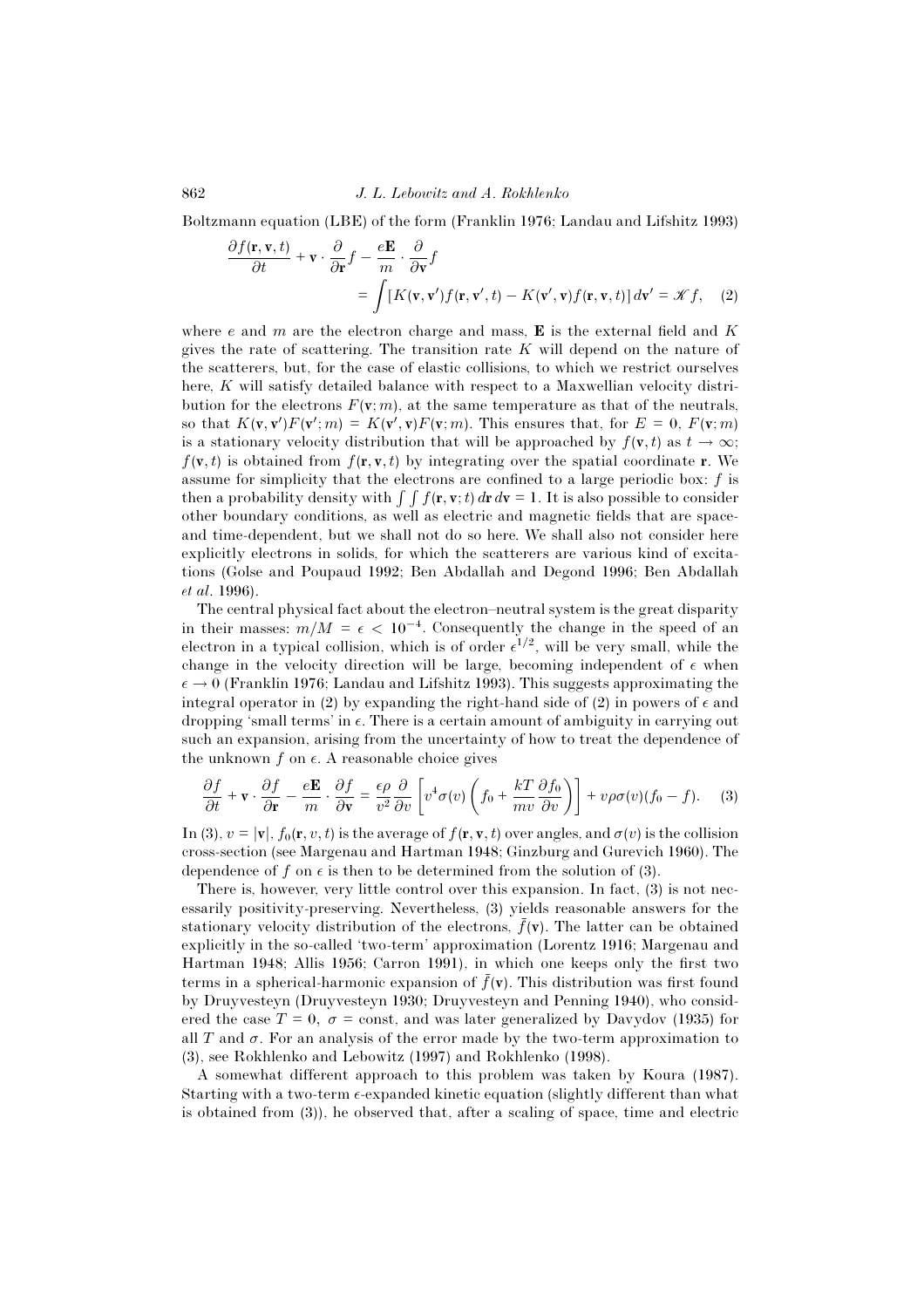field and neglecting the time variation of the first harmonic, one is led to an equation in which  $\epsilon$  does not appear at all. Koura then argued that the actual physical quantities of interest in an electron swarm should have a similar simple scaling dependence on  $\epsilon$  when  $\epsilon$  is small. This has the advantage of permitting more efficient computer simulations at larger than realistic value of  $\epsilon$ . Doing simulations for several values of  $\epsilon$ , Koura found good agreement with results from the scaled two-term approximation for  $\epsilon \lesssim 10^{-2}$ .

In this paper we shall use the same scaling as Koura, but apply it directly to (2) without any other approximation. This is in the same spirit as the scalings used for electrons in solids (Golse and Poupaud 1992; Ben Abdallah and Degond 1996; Ben Abdallah et al. 1996). It is based on a formulation of space–time scalings now commonly used to obtain a 'reduced hydrodynamic description' from a more detailed microscopic one (see Spohn 1995).

#### 2. One-dimensional problem

To simplify matters, we shall first consider the one-dimensional version of (2), corresponds to hard collisions of point particles with masses m and  $M = m/\epsilon$ .

$$
\frac{\partial f(x, \mathbf{v}, t)}{\partial t} + \mathbf{v} \frac{\partial f(x, \mathbf{v}, t)}{\partial x} - \frac{eE}{m} \frac{\partial f(x, \mathbf{v}, t)}{\partial \mathbf{v}} \n= \rho \int_{-\infty}^{\infty} |\mathbf{v} - V| \left[ f\left(x, \frac{2V - (1 - \epsilon)\mathbf{v}}{1 + \epsilon}, t\right) F\left(\frac{(1 - \epsilon)V + 2\epsilon\mathbf{v}}{1 + \epsilon}; \frac{m}{\epsilon}\right) - f(x, \mathbf{v}, t) F\left(V; \frac{m}{\epsilon}\right) \right] dV,
$$
\n(4)

where  $\mathbf{v} \in \mathbb{R}$ . Equation (4) is to be solved subject to some initial condition  $f(x, \mathbf{v}, 0)$ .

To obtain the behaviour of  $f$  for long times, we rescale our variables by setting  $y = \epsilon^{1/2}x$ ,  $\tau = \epsilon t$  (diffusive scaling: Spohn 1995) and  $E = \epsilon^{1/2}E^*$  (the field has to be small on this scale for the energy to remain bounded when the time is of order  $\epsilon^{-1}$ ). We now define the even and odd parts of the velocity distribution function:

$$
\phi_{\epsilon}(y, v, \tau) = \frac{1}{2\epsilon^{1/2}} \left[ f\left(\frac{y}{\epsilon^{1/2}}, v, \frac{\tau}{\epsilon}\right) + f\left(\frac{y}{\epsilon^{1/2}}, -v, \frac{\tau}{\epsilon}\right) \right],\tag{5a}
$$

$$
\epsilon^{1/2}\psi_{\epsilon}(y,v,\tau) = \frac{1}{2\epsilon^{1/2}} \left[ f\left(\frac{y}{\epsilon^{1/2}},v,\frac{t}{\epsilon}\right) - f\left(\frac{y}{\epsilon^{1/2}},-v,\frac{t}{\epsilon}\right) \right],\tag{5b}
$$

where  $v = |\mathbf{v}|$  and we have put  $f \to \epsilon^{-1/2} f$  to preserve the normalization: in the scaled variable y the system is in a periodic box of size L independent of  $\epsilon$ . By changing the integration variable in (4), we then obtain two coupled equations for  $\phi_{\epsilon}$  and  $\psi_{\epsilon}$ :

$$
\frac{\partial \phi_{\epsilon}(y, v, \tau)}{\partial \tau} + v \frac{\partial \psi_{\epsilon}}{\partial y} - \frac{eE^*}{m} \frac{\partial \psi_{\epsilon}}{\partial v}
$$
\n
$$
= \epsilon^{-1} \rho \left(\frac{m}{2\pi kT}\right)^{1/2} \int_{-\infty}^{\infty} |v - V| \left[ \left(\frac{1 + \epsilon}{1 - \epsilon}\right)^2 \phi_{\epsilon} \left(y, \frac{(1 + \epsilon)v - 2V}{1 - \epsilon}, \tau\right) - \phi_{\epsilon}(y, v, \tau) \right] e^{-mV^2/2\epsilon kT} dV, \tag{6}
$$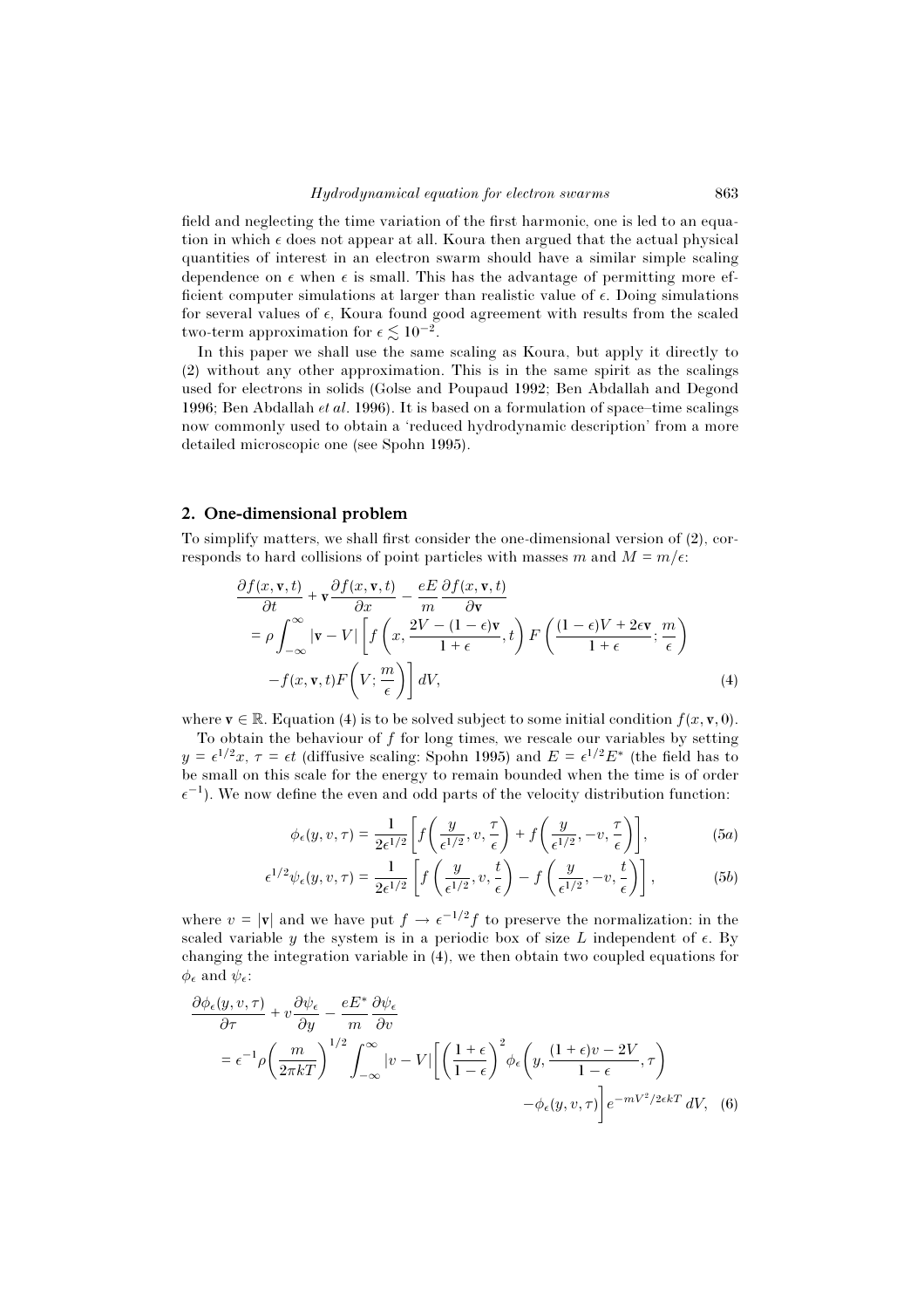$$
\epsilon \frac{\partial \psi_{\epsilon}(y, v, \tau)}{\partial \tau} + v \frac{\partial \psi_{\epsilon}}{\partial y} - \frac{eE^*}{m} \frac{\partial \phi_{\epsilon}}{\partial v}
$$
\n
$$
= -\rho \left(\frac{m}{2\pi kT}\right)^{1/2} \int_{-\infty}^{\infty} |v - V| \left[ \left(\frac{1+\epsilon}{1-\epsilon}\right)^2 \psi_{\epsilon} \left(y, \frac{(1+\epsilon)v - 2V}{1-\epsilon}, \tau\right) + \psi_{\epsilon}(y, v, \tau) \right] e^{-mV^2/2\epsilon kT} dV. \tag{7}
$$

We now assume that the initial distribution is such that  $\phi_{\epsilon}$  and  $\psi_{\epsilon}$  have welldefined limits  $\phi(y, v, 0)$  and  $\psi(y, v, 0)$  as  $\epsilon \to 0$ . Now taking formally the limit  $\epsilon \to 0$ on both sides of (6) and (7), keeping  $\tau$ , y and  $E^*$  fixed, we get the limiting equations

$$
\frac{\partial \phi(y, v, \tau)}{\partial \tau} + v \frac{\partial \psi}{\partial y} - \frac{e E^*}{m} \frac{\partial \psi}{\partial v} = 2\rho \frac{\partial}{\partial v} \left[ v^2 \left( \phi + \frac{kT}{m} \frac{\partial \phi}{\partial v} \right) \right],
$$
 (8a)

$$
v\frac{\partial\phi}{\partial y} - \frac{eE^*}{m}\frac{\partial\phi}{\partial v} = -2\rho v\psi(y, v, \tau),\tag{8b}
$$

valid for  $v \ge 0$ . Solving (8b) for  $\psi$  and substituting into (8a), we get the reduced equation for the even part of the distribution  $\phi(y, v, \tau)$ , in terms of the scaled space, time and electric field:

$$
\frac{\partial \phi}{\partial \tau} + \frac{1}{\rho} \frac{\partial}{\partial y} \left( \frac{e E^*}{m} \frac{\partial \phi}{\partial v} - \frac{v}{2} \frac{\partial \phi}{\partial y} \right) = \frac{\partial}{\partial v} \left\{ \left[ \left( \frac{e E^*}{m} \right)^2 \frac{1}{2\rho v} + \frac{kT}{m} 2\rho v \right] \frac{\partial \phi}{\partial v} + 2\rho v^2 \phi \right\}, \quad (9)
$$

with the boundary condition at  $v = 0$ 

$$
\frac{\partial \phi(y,0,\tau)}{\partial y} = \frac{eE^*}{m} \lim_{v \to +0} \frac{1}{v} \frac{\partial \phi(y,v,\tau)}{\partial v}
$$
(10)

and the normalization

$$
\int_0^L dy \int_0^\infty \phi(y, v, \tau) dv = \frac{1}{2}.
$$

The condition (10) at  $v = 0$  follows from the (assumed) continuity of the distribution f at  $\mathbf{v} = 0$ .

Let us introduce the rescaled electron density  $n(y, \tau)$ , drift  $u(y, \tau)$  and mean speed  $w(y, \tau)$ :

$$
n(y,\tau) = 2\int_0^\infty \phi(y,v,\tau) dv,
$$
 (11*a*)

$$
n(y,\tau)u(y,\tau) = 2\int_0^\infty v\psi(y,v,\tau)\,dv,\tag{11b}
$$

$$
n(y,\tau)w(y,\tau) = 2\int_0^\infty v\phi(y,v,\tau)\,dv. \tag{11c}
$$

Integrating (9) over velocities, we obtain the continuity equation

$$
\frac{\partial n(y,\tau)}{\partial \tau} + \frac{\partial (nu)}{\partial y} = 0.
$$
 (12)

To obtain u, we substitute  $(8b)$  into  $(11)$  and integrate over v:

$$
u = -\frac{e\phi(y, 0, \tau)}{m\rho n(y, \tau)} E^* - \frac{w(y, \tau)}{2\rho n(y, \tau)} \frac{\partial n}{\partial y} - \frac{1}{2\rho} \frac{\partial w(y, \tau)}{\partial y}.
$$
 (13)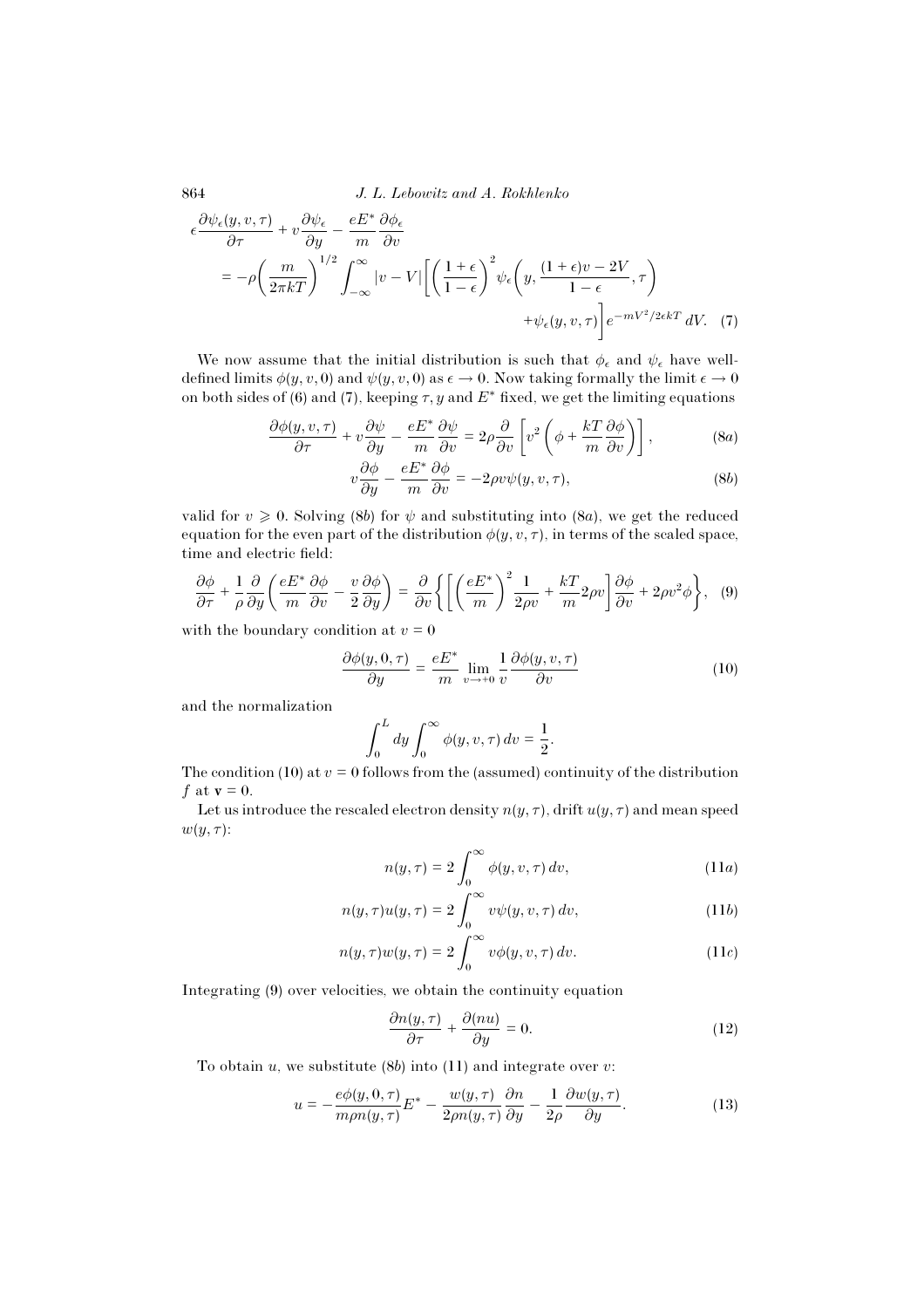One can identify in (13) the factors in front of  $E^*$ ,  $\partial n/\partial y$  and  $\partial w/\partial y$  as respectively the mobility, diffusion coefficient and a parameter related to thermodiffusivity (Golant et al. 1980).

The right-hand side of (9) coresponds to a drift-diffusion in 'speed space', with a diffusion coefficient given by the term in the square brackets and with a drift  $-2\rho v^2$ . The spatially homogeneous stationary solution of (9) has the form

$$
\bar{\phi}(v) = C \exp\bigg[-\int_0^v \frac{s^3 ds}{(kT/m)s^2 + (eE^*/2m\rho)^2}\bigg],\tag{14}
$$

similar to the Davydov distribution for  $d = 3$ , cf. (21). Note that for  $E^* = 0$ , i.e. no external field,  $\bar{\phi}(v) = F(v; m)$ , as it should.

## 3. Three dimensions

For  $d = 3$ , the right-hand side of the LBE takes the form

$$
\mathscr{K}f = \rho \iint |\mathbf{v} - \mathbf{V}| \sigma(\mathbf{v} - \mathbf{V}) \left[ f(\mathbf{v}',t) F(\mathbf{V}';M) - f(\mathbf{v},t) F(\mathbf{V};M) \right] d\mathbf{V} d\hat{\mathbf{\omega}}.
$$

The angular integration is over the scattering solid angle  $\hat{\omega}$  of the electron in the centre-of-mass coordinate system,  $\sigma(\mathbf{v})$  is the electron–neutral differential collision cross-section, and we have

$$
\mathbf{v}' = \mathbf{v} + \frac{2}{1+\epsilon} \hat{\mathbf{\omega}} [\hat{\mathbf{\omega}} \cdot (\mathbf{V} - \mathbf{v})],
$$
  

$$
\mathbf{V}' = \mathbf{V} - \frac{2\epsilon}{1+\epsilon} \hat{\mathbf{\omega}} [\hat{\mathbf{\omega}} \cdot (\mathbf{V} - \mathbf{v})].
$$

Carrying out a similar analysis as for  $d = 1$ , we separate f into a spherically symmetric part  $\phi_{\epsilon}(\mathbf{y}, v, \tau)$  and a remainder  $\psi_{\epsilon}(\mathbf{y}, \mathbf{v}, \tau)$ , i.e. we set

$$
f\left(\frac{\mathbf{y}}{\epsilon^{1/2}}, \mathbf{v}, \frac{t}{\epsilon}\right) = \epsilon^{3/2} [\phi_{\epsilon}(\mathbf{y}, v, \tau) + \epsilon^{1/2} \psi_{\epsilon}(\mathbf{y}, \mathbf{v}, \tau)], \tag{15}
$$

$$
\phi_{\epsilon}(\mathbf{y}, v, \tau) = \frac{\epsilon^{-3/2}}{4\pi} \int f\left(\frac{\mathbf{y}}{\epsilon^{1/2}}, \mathbf{v}, \frac{t}{\epsilon^{1/2}}\right) d\Omega.
$$
 (16)

In (16) the integration is over the unit sphere specifying the orientation of the vector  $\mathbf{v}/v$ . Now taking formally the limit  $\epsilon \to 0$ , we obtain, in terms of the rescaled variables, a set of equations for  $\phi$  and  $\psi$  entirely analogous to (8) and (9):

$$
\frac{\partial \phi}{\partial \tau} - \frac{v}{3\rho\sigma} \nabla_y^2 \phi + \frac{e}{3m\rho} \mathbf{E}^* \cdot \nabla_y \left[ \frac{1}{\sigma} \frac{\partial \phi}{\partial v} + \frac{1}{v^2} \frac{\partial}{\partial v} \left( \frac{v^2 \phi}{\sigma} \right) \right]
$$

$$
= \frac{1}{v^2} \frac{\partial}{\partial v} \left[ \left( \frac{eE^*}{m} \right)^2 \frac{v}{3\sigma\rho} \frac{\partial \phi}{\partial v} + \rho v^4 \sigma(v) \left( \phi + \frac{kT}{mv} \frac{\partial \phi}{\partial v} \right) \right],
$$
(17)

$$
\psi = \frac{1}{\rho \sigma(v)v} \left( \frac{e}{m} \mathbf{E}^* \cdot \mathbf{\nabla}_v \phi - \mathbf{v} \cdot \mathbf{\nabla}_y \phi \right). \tag{18}
$$

We assume the collisions to be spherically symmetric, so  $\sigma(v)=4\pi\sigma(v)$  is the total cross-section.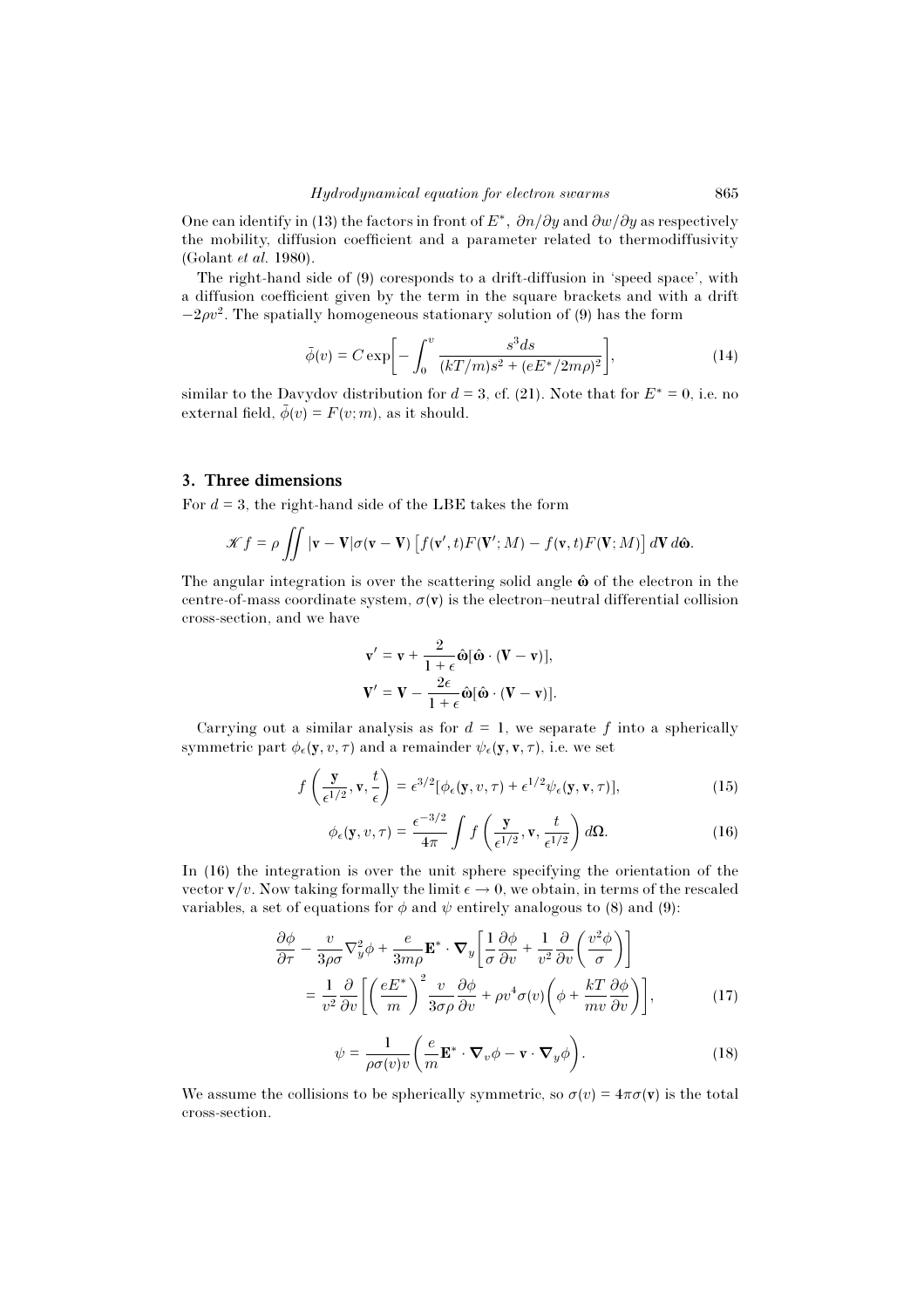The spatial density and current are given by

$$
n(\mathbf{y}, \tau) = 4\pi \int_0^\infty v^2 \phi(\mathbf{y}, v, \tau) dv,
$$
 (19*a*)

$$
n(\mathbf{y}, \tau)\mathbf{u}(\mathbf{y}, \tau) = \int \mathbf{v}\psi(\mathbf{y}, v, \tau) d\mathbf{v}.
$$
 (19b)

They satisfy the equation of continuity

$$
\frac{\partial n(\mathbf{y}, \tau)}{\partial \tau} + \mathbf{\nabla}_y \cdot (n\mathbf{u}) = 0.
$$
 (20)

The electron drift **u** has the form

$$
\mathbf{u} = \mu \mathbf{E}^* - D\frac{1}{n}\nabla_y n - \frac{1}{3\rho}\nabla_y \left\langle \frac{v}{\sigma(v)} \right\rangle,
$$
  

$$
\mu = \frac{e}{3\rho m} \left\langle \frac{1}{v^2} \frac{d}{dv} \left[ \frac{v^2}{\sigma(v)} \right] \right\rangle, \qquad D = \frac{1}{3\rho} \left\langle \frac{v}{\sigma(v)} \right\rangle,
$$
  

$$
\left\langle g(v) \right\rangle = \frac{4\pi}{\rho} \int_{-\infty}^{\infty} g v^2 \phi(\mathbf{y}, v, \tau) dv
$$

where

$$
\langle g(v) \rangle = \frac{4\pi}{n} \int_0^\infty g v^2 \phi(\mathbf{y}, v, \tau) dv
$$

is the average over the velocity distribution. In the spatially homogeneous case, (17) coincides with the usual equation obtained in the two-term approximation, whose stationary solution is

$$
\phi(v) = C \exp\left[-\int_0^v \frac{s^3 ds}{(kT/m)s^2 + \frac{1}{3}(eE^* / m\rho\sigma)^2}\right],
$$
\n(21)

which was given by Davydov (1935). For  $E^* = 0$ ,  $\phi(v)$  in (21) is just  $F(\mathbf{v}; m)$ , while for  $T = 0$ ,  $\sigma = \text{const}$ , it coincides with the Druyvesteyn distribution.

## 4. Inequalities for moments at arbitrary  $\epsilon$  and  $T = 0$

In previous works (Rokhlenko and Lebowitz 1997; Rokhlenko 1998) we established bounds on the first few moments of the stationary distribution function using the approximate equation (3) with a velocity-independent total cross-section  $\sigma_0$ . Here we shall do the same for the LBE (2) when  $T = 0$ . Introducing the dimensionless variables

$$
x = \frac{\mathbf{v} \cdot \mathbf{E}}{vE}, \quad \mathbf{s} = \mathbf{v} \epsilon^{1/4} \left( \frac{m\rho \sigma_0}{eE} \right)^2,
$$

and noting that for  $T = 0$ ,  $F(\mathbf{V}; M) = \delta(\mathbf{V})$ , the stationary, spatially homogeneous f satisfies, for  $d = 3$ , the equation

$$
-\epsilon^{1/2}\left(x\frac{\partial f}{\partial s} + \frac{1-x^2}{s}\frac{\partial f}{\partial x}\right) = \frac{(1+\epsilon)^2}{2\pi} \int f(\mathbf{s}')\delta[(1-\epsilon)(s')^2 + 2\epsilon(\mathbf{s}\cdot s') - (1+\epsilon)s^2] \, ds' - sf(\mathbf{s}). \tag{22}
$$

Following Lorentz (1916), Margenau and Hartman (1948) and Rokhlenko (1991), we expand the distribution function in a Legendre series

$$
f(s,x)=\sum_{l=0}^{\infty}f_l(s)P_l(x),
$$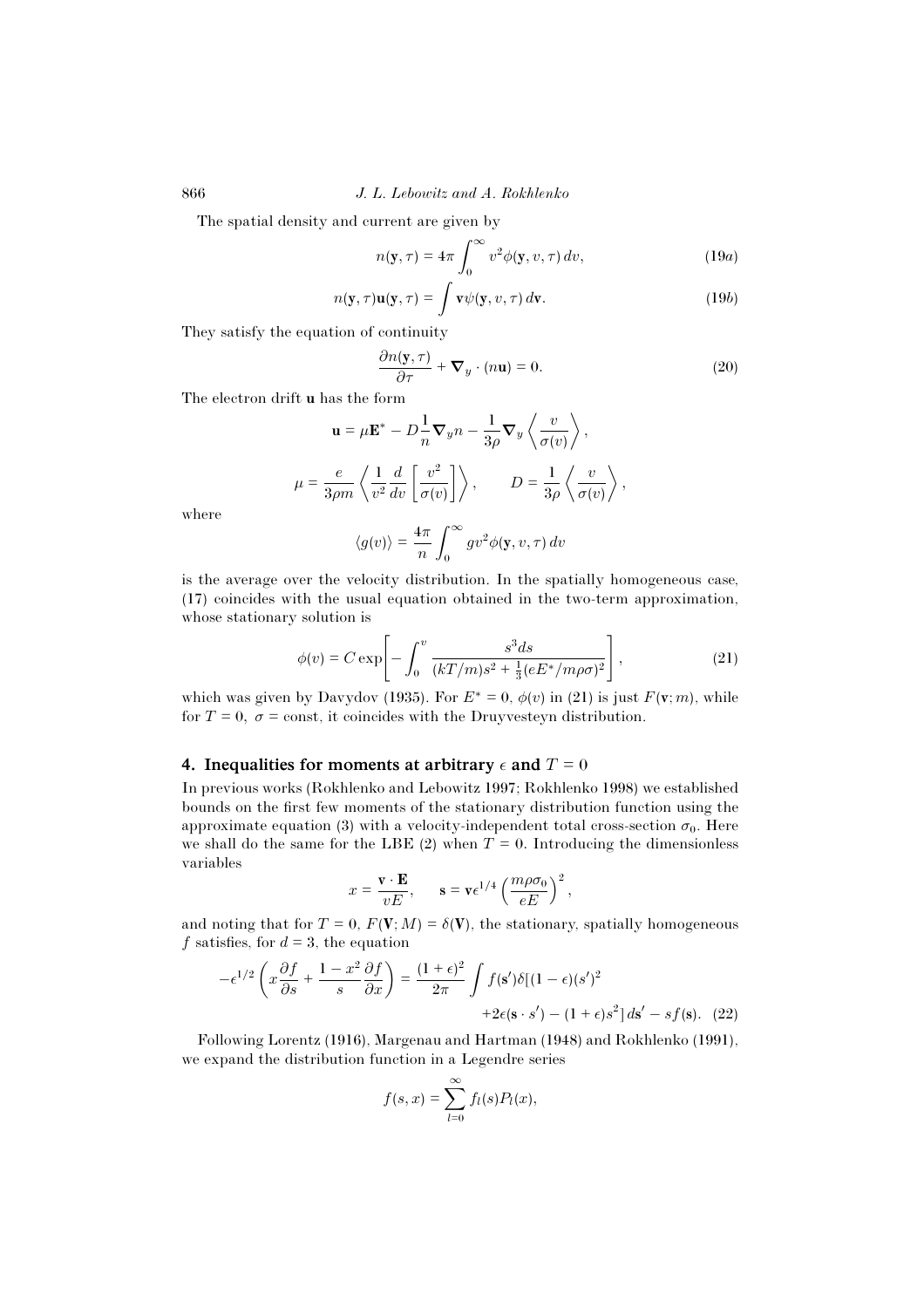substitute it into (22) and obtain a set of coupled equations for the  $f_l$ . Let us introduce the moments

$$
M_l(k) = \int_0^\infty s^k f_l(s) \, ds. \tag{23}
$$

We can now use the same technique as in Rokhlenko and Lebowitz (1997) to obtain bounds on the mean energy  $W(\epsilon)$  and drift  $u(\epsilon)$  that are defined in terms of  $M_0(k)$ . These inequalities are based on the fact that  $\log M_0(k)$  is a convex function of k. This yields in the present case

$$
\frac{b^{1/2}}{a} \leqslant \frac{2\rho \sigma \epsilon^{1/2}}{eE} W(\epsilon) \leqslant \frac{1}{a^{1/2}},\tag{24a}
$$

$$
\frac{b^{1/4}}{a} \leqslant \frac{2\epsilon^{3/4}}{|p_0(3,\epsilon)|} \left(\frac{m\rho\sigma_0}{eE}\right)^{1/2} u(\epsilon) \leqslant \frac{1}{a^{3/4}},\tag{24b}
$$

where

$$
a = \frac{p_0(4, \epsilon)p_1(2, \epsilon)}{3\epsilon},\tag{25a}
$$

$$
b = \frac{p_0(7, \epsilon)p_1(5, \epsilon)}{12\epsilon[1 + p_0(3, \epsilon)/p_2(3, \epsilon)]}
$$
(25b)

$$
p_l(k,\epsilon) = \frac{(1+\epsilon)^2}{2\epsilon} \int_{|1-\epsilon/1+\epsilon|}^{1} x^k P_l\left(\frac{(1+\epsilon)x^2+\epsilon-1}{2\epsilon x}\right) dx - 1.
$$
 (26)

When  $\epsilon \to \infty$ , the lower and upper bounds for u and W merge, giving in the limit

$$
u = \left(\frac{eE}{M\rho\sigma_0}\right), \qquad W = \frac{1}{2}mu^2. \tag{27}
$$

When  $\epsilon \to 0$ ,  $a \to 1$ ,  $b \to \frac{1}{2}$  and the inequalities (24) are then satisfied by the Druyvesteyn distribution. We believe that with greater effort it should be possible to obtain upper and lower bounds that, when  $\epsilon \to 0$ , both converge to the values obtained from the Davydov distribution.

#### Acknowledgement

This work was supported by Air Force Office of Scientific Research Grant AFOSR-95-0159.

### References

Allis, W. P. 1956 Handbuch der Physik, Vol. 21, p. 383. Springer-Verlag, Berlin.

Ben Abdallah, N. and Degond, P. 1996 J. Math. Phys. **37**, 3306.

Ben Abdallah, N., Degond, P. and Genieys, S. 1996 J. Stat. Phys. **84**, 205.

- Carron, N. J. 1991 Phys. Rev. **A45**, 2499.
- Davydov, P. 1935 Phys. Z. Sowjetunion **8**, 59.
- Druyvesteyn, M. J. Physica **10**, 61.

Druyvesteyn, M. J. and Penning, E. M. 1940 Rev. Mod. Phys. **12**, 87.

Esposito, R., Lebowitz, J. L. and Marra, R. 1995 J. Stat. Phys. **78**, 389.

- Franklin, R. N. 1976 Plasma Phenomena in Gas Discharges. Clarendon Press, Oxford.
- Ginzburg, V. L. and Gurevich, A. V. 1960 Soviet Phys. Usp. **3**, 115.
- Golant, V. E., Zhylinsky, A. P. and Sakharov, I. E. 1980 Fundamentals of Plasma Physics. Wiley, New York.